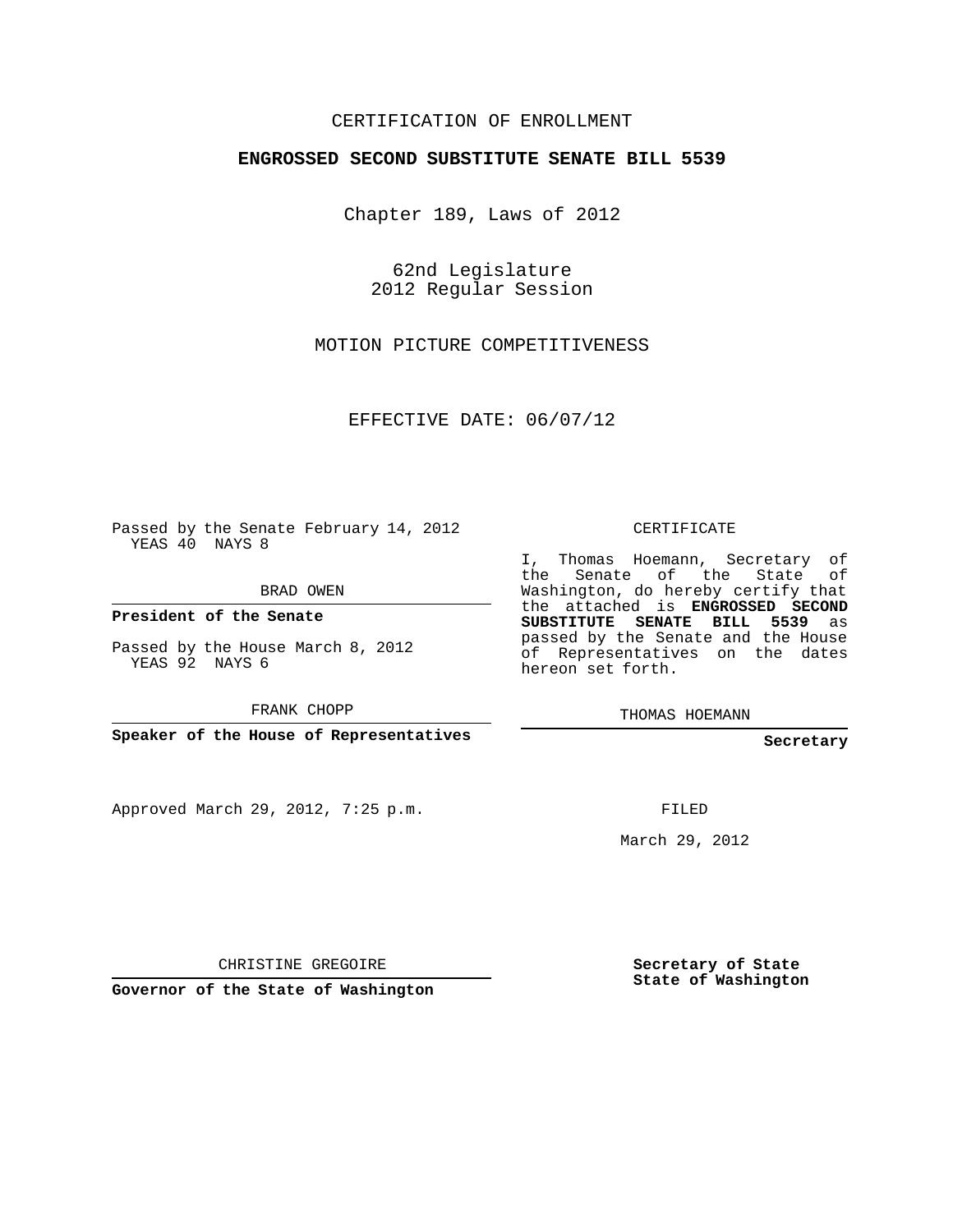## **ENGROSSED SECOND SUBSTITUTE SENATE BILL 5539** \_\_\_\_\_\_\_\_\_\_\_\_\_\_\_\_\_\_\_\_\_\_\_\_\_\_\_\_\_\_\_\_\_\_\_\_\_\_\_\_\_\_\_\_\_

\_\_\_\_\_\_\_\_\_\_\_\_\_\_\_\_\_\_\_\_\_\_\_\_\_\_\_\_\_\_\_\_\_\_\_\_\_\_\_\_\_\_\_\_\_

Passed Legislature - 2012 Regular Session

## **State of Washington 62nd Legislature 2012 Regular Session**

**By** Senate Ways & Means (originally sponsored by Senators Kohl-Welles, Prentice, White, Kilmer, Brown, and McAuliffe)

READ FIRST TIME 03/25/11.

1 AN ACT Relating to Washington's motion picture competitiveness; 2 amending RCW 43.365.020, 43.365.030, 82.04.4489, and 43.365.040; and 3 reenacting and amending RCW 43.365.010.

4 BE IT ENACTED BY THE LEGISLATURE OF THE STATE OF WASHINGTON:

 5 **Sec. 1.** RCW 43.365.010 and 2009 c 565 s 46 are each reenacted and 6 amended to read as follows:

 7 The following definitions apply to this chapter, unless the context 8 clearly requires otherwise.

 (1) "Approved motion picture competitiveness program" means a nonprofit organization under the internal revenue code, section 501(c)(6), with the sole purpose of revitalizing the state's economic, cultural, and educational standing in the national and international 13 market of motion picture production and assisting and providing 14 services for attracting the film industry, by recommending and awarding financial assistance for costs associated with motion pictures in the state of Washington.

17 (2) "Contribution" means cash contributions.

18 (3) "Costs" means actual expenses of production and postproduction 19 expended in Washington state for the production of motion pictures,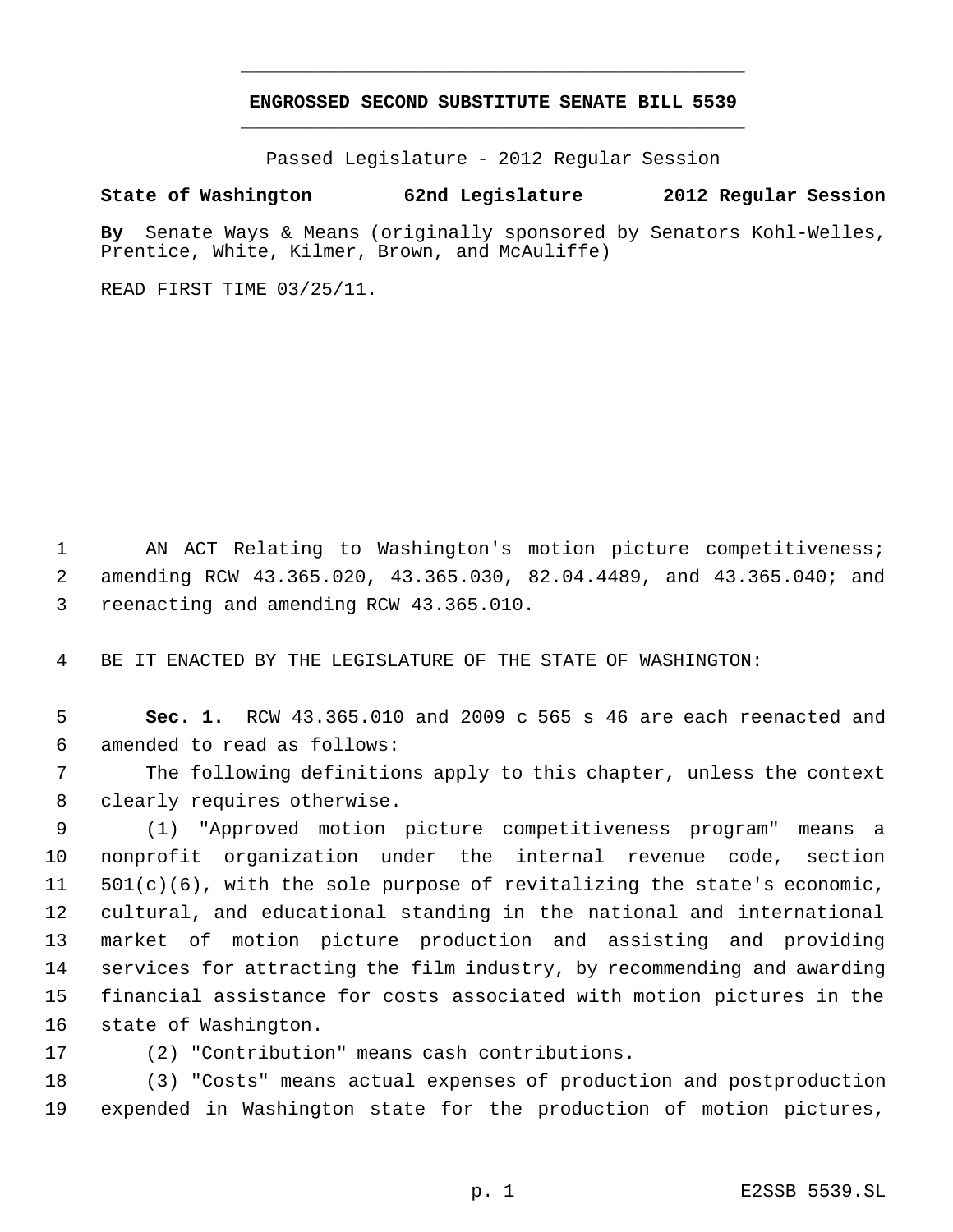including but not limited to payments made for salaries, wages, and health insurance and retirement benefits, the rental costs of machinery and equipment and the purchase of services, food, property, lodging, and permits for work conducted in Washington state.

5 (4) "Department" means the department of commerce.

 (5) "Funding assistance" means cash expenditures from an approved motion picture competitiveness program.

 (6) "Motion picture" means a recorded audio-visual production 9 intended for distribution to ((theaters, DVD, video, or the internet, 10 or television, or one or more episodes of a single television series, television pilots or presentations, or a commercial. "Motion picture" does not mean production of a television commercial of an amount less 13 than two hundred fifty thousand dollars in actual total investment or 14 one or more segments of a newscast or sporting event)) the public for 15 exhibition in public and/or private settings by means of any and all 16 delivery systems and/or delivery platforms now or hereafter known, 17 including without limitation, screenings in motion picture theaters, 18 broadcasts and cablecast transmissions for viewing on televisions, 19 computer screens, and other audio-visual receivers, viewings on screens by means of digital video disc (DVD) players, video on demand (VOD) services, and digital video recording (DVR) services, direct internet transmission, and viewing on digital computer-based systems which 23 respond to the users' actions (interactive media).

(7) "Person" has the same meaning as provided in RCW 82.04.030.

 **Sec. 2.** RCW 43.365.020 and 2009 c 100 s 1 are each amended to read as follows:

27 (1) The department (( $sha11$ )) must adopt criteria for ( $am)$ ) the approved motion picture competitiveness program with the sole purpose of revitalizing the state's economic, cultural, and educational standing in the national and international market of motion picture production. Rules adopted by the department shall allow the program, within the established criteria, to provide funding assistance only when it captures economic opportunities for Washington's communities and businesses and shall only be provided under a contractual arrangement with a private entity. In establishing the criteria, the department shall consider: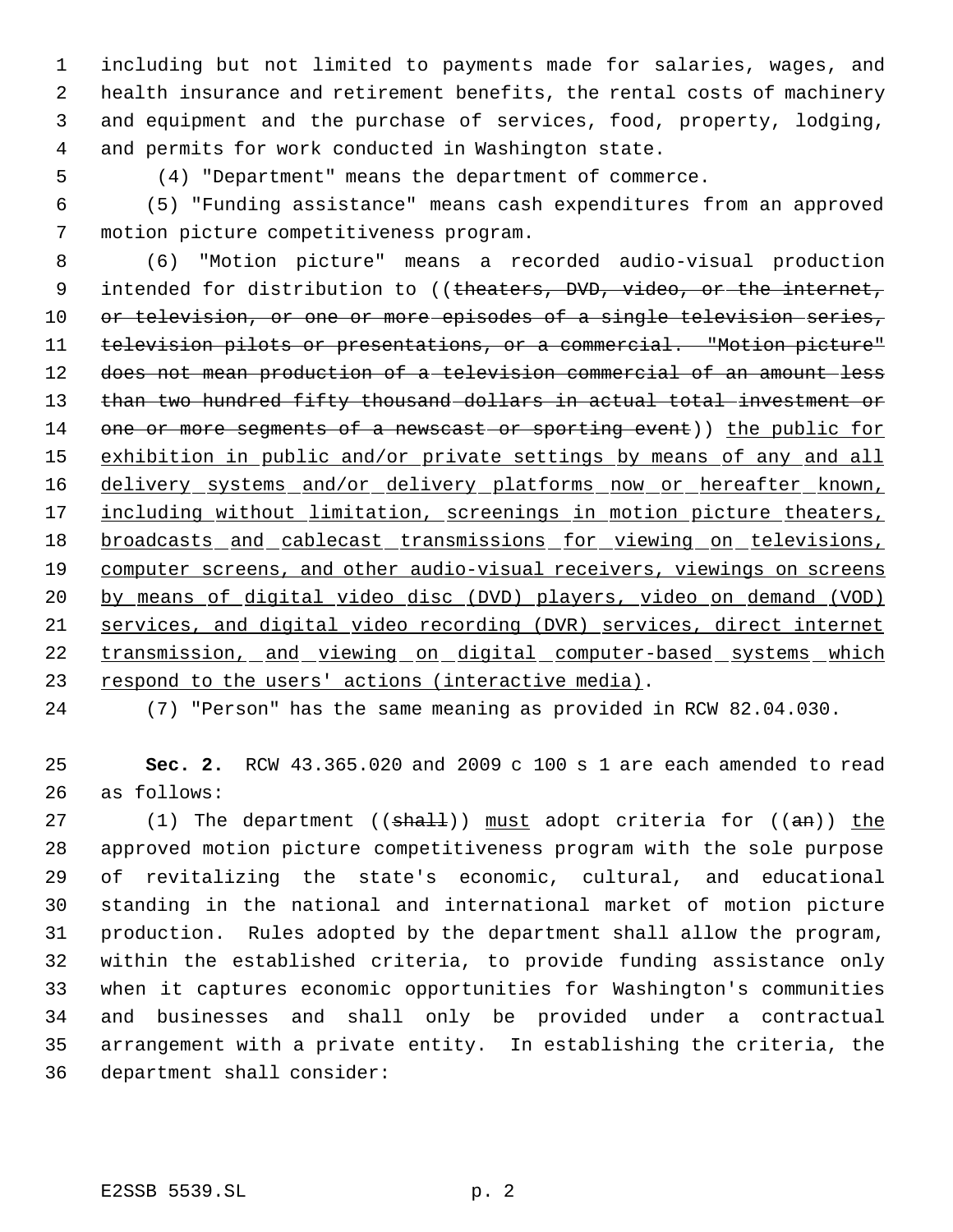(a) The additional income and tax revenue to be retained in the 2 state for general purposes;

 (b) The creation and retention of family wage jobs which provide health insurance and payments into a retirement plan;

 (c) The impact of motion picture projects to maximize in-state labor and the use of in-state film production and film postproduction companies;

 (d) The impact upon the local economies and the state economy as a whole, including multiplier effects;

 (e) The intangible impact on the state and local communities that comes with motion picture projects;

 (f) The regional, national, and international competitiveness of 13 the motion picture filming industry;

 (g) The revitalization of the state as a premier venue for motion picture production and national television commercial campaigns;

 (h) Partnerships with the private sector to bolster film production in the state and serve as an educational and cultural purpose for its citizens;

 (i) The vitality of the state's motion picture industry as a necessary and critical factor in promoting the state as a premier tourist and cultural destination;

 (j) Giving preference to additional seasons of television series that have previously qualified;

 (k) Other factors the department may deem appropriate for the implementation of this chapter.

 (2) The board of directors created under RCW 43.365.030 shall create and administer an account for carrying out the purposes of subsection (3) of this section.

 (3) Money received by ((an)) the approved motion picture competitiveness program shall be used only for:

 (a) Health insurance and payments into a retirement plan, and other 32 costs associated with film production; and

 (b) ((a tax credit marketer to market the tax credits authorized 34 under RCW 82.04.4489; and  $(e)$ ) Staff and related expenses to maintain the program's proper administration and operation.

 (4) Except as provided otherwise in subsection (7) of this section, 37  $maximum$  funding assistance from (( $an$ )) the approved motion picture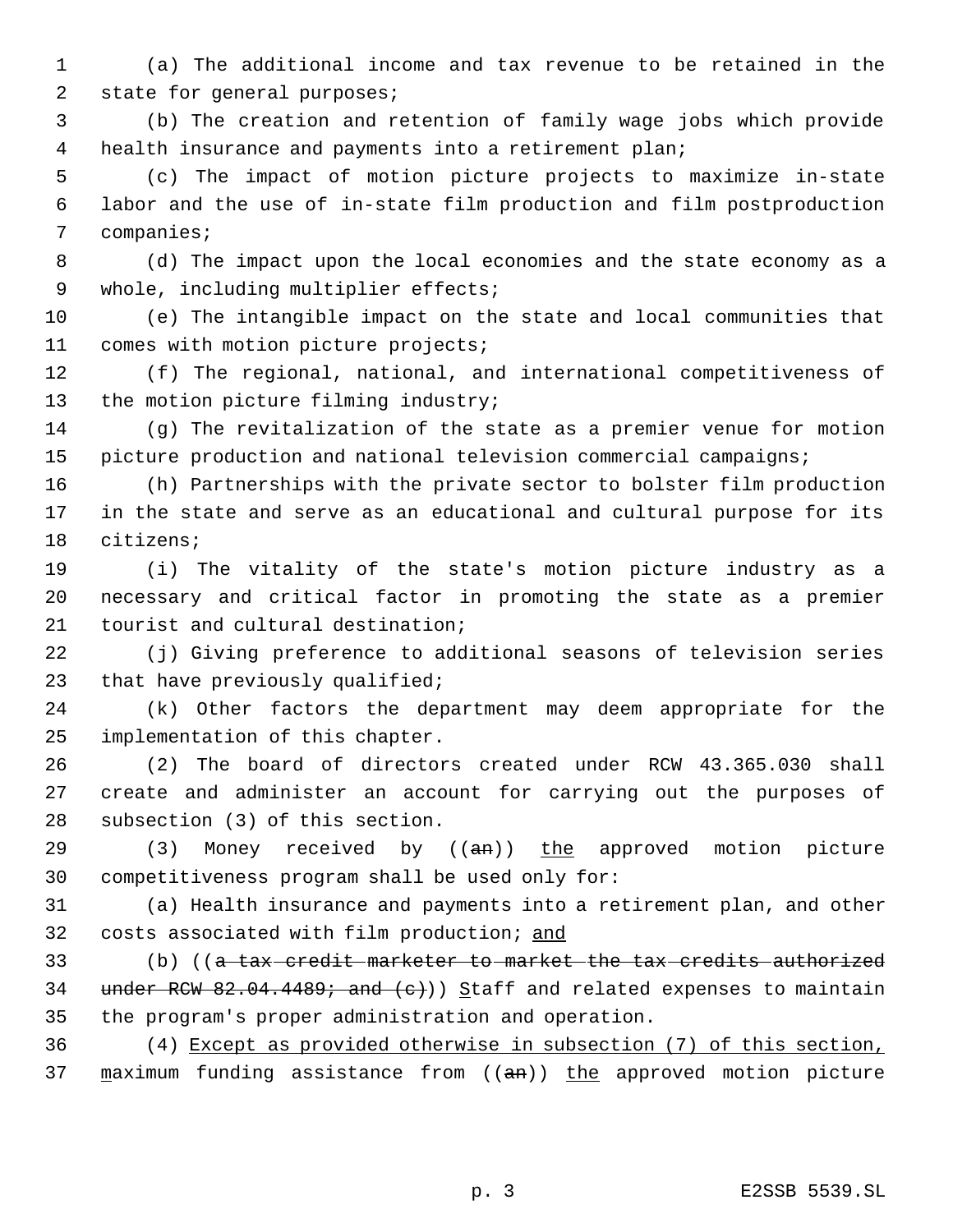1 competitiveness program is limited to an amount up to thirty percent of 2 the total actual investment in the state of at least:

3 (a) Five hundred thousand dollars for a single ((feature-film)) 4 motion picture produced in Washington state; or

5 (b) ((Three - hundred - thousand - dollars - per - television - episode 6 produced in Washington state; or

 $7$  (e)) One hundred fifty thousand dollars for ((an infomercial or)) 8 a television commercial associated with a national or regional 9 advertisement campaign produced in Washington state.

10 (5) Except as provided otherwise in subsection (7) of this section, 11 maximum funding assistance from the approved motion picture 12 competitiveness program is limited to an amount up to thirty-five 13 percent of the total actual investment of at least three hundred 14 thousand dollars per episode produced in Washington state. A minimum 15 of six episodes of a series must be produced to qualify under this 16 subsection. A maximum of up to thirty percent of the total actual 17 investment from the approved motion picture competitiveness program may 18 be awarded to an episodic series of less than six episodes.

 (6) With respect to costs associated with nonstate labor for motion pictures and episodic services, funding assistance from the approved motion picture competitiveness program is limited to an amount up to 22 fifteen percent of the total actual investment used for costs 23 associated with nonstate labor. To qualify under this subsection, the 24 production must have a labor force of at least eighty-five percent of Washington residents. The board may establish additional criteria to maximize the use of in-state labor.

27 (7)(a) The approved motion picture competitiveness program may 28 allocate an annual aggregate of no more than ten percent of the 29 qualifying contributions by the program under RCW 82.04.4489 to provide 30 funding support for filmmakers who are Washington residents, new forms 31 of production, and emerging technologies.

32 (i) Up to thirty percent of the actual investment for a motion 33 picture with an actual investment lower than that of motion pictures 34 under subsection (4)(a) of this section; or

35 (ii) Up to thirty percent of the actual investment of an 36 interactive motion picture intended for multiplatform exhibition and 37 distribution.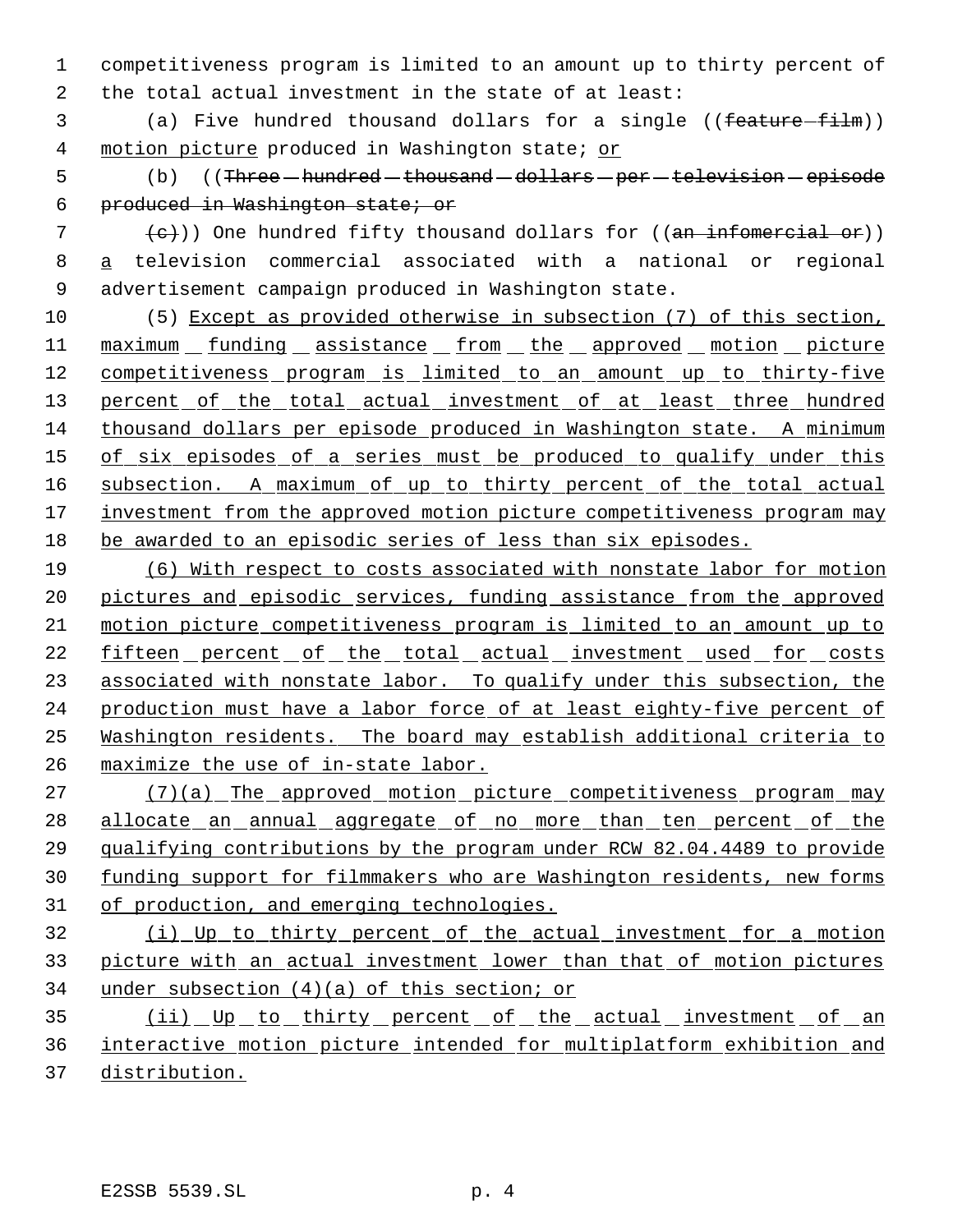(b) Subsections (4) and (5) of this section do not apply to this subsection.

 (8) Funding assistance approval must be determined by the approved motion picture competitiveness program within a maximum of thirty calendar days from when the application is received, if the application is submitted after August 15, 2006.

 **Sec. 3.** RCW 43.365.030 and 2008 c 85 s 2 are each amended to read as follows:

 (1) A Washington motion picture competitiveness program under this 10 chapter ((shall)) must be administered by a board of directors 11 appointed by the governor, and the appointments ((shall)) must be made within sixty days following enactment. The department, after 13 consulting with the board, ((shall)) must adopt rules for the standards that shall be used to evaluate the applications for funding assistance prior to June 30, 2006.

16 (2) The board ((<del>shall</del>)) must evaluate and award financial assistance to motion picture projects under rules set forth under RCW 43.365.020.

19 (3) The board ((shall)) must consist of the following members:

 (a) One member representing the Washington motion picture production industry;

 (b) One member representing the Washington motion picture postproduction industry;

24 (c) One member representing the Washington interactive media or emerging motion picture industry;

 (d) Two members representing labor unions affiliated with Washington motion picture production;

28 ( $(\overline{\{d\}})$ ) (e) One member representing the Washington visitors and convention bureaus;

30  $((\text{+e})^*)$  (f) One member representing the Washington tourism industry;

32 ( $(\{\text{f}\})$ ) (g) One member representing the Washington restaurant, hotel, and airline industry; and

34 ( $(\frac{1}{3})$ ) (h) A chairperson, chosen at large, ((shall)) must serve at the pleasure of the governor.

 (4) The term of the board members, other than the chair, is four years, except as provided in subsection (5) of this section.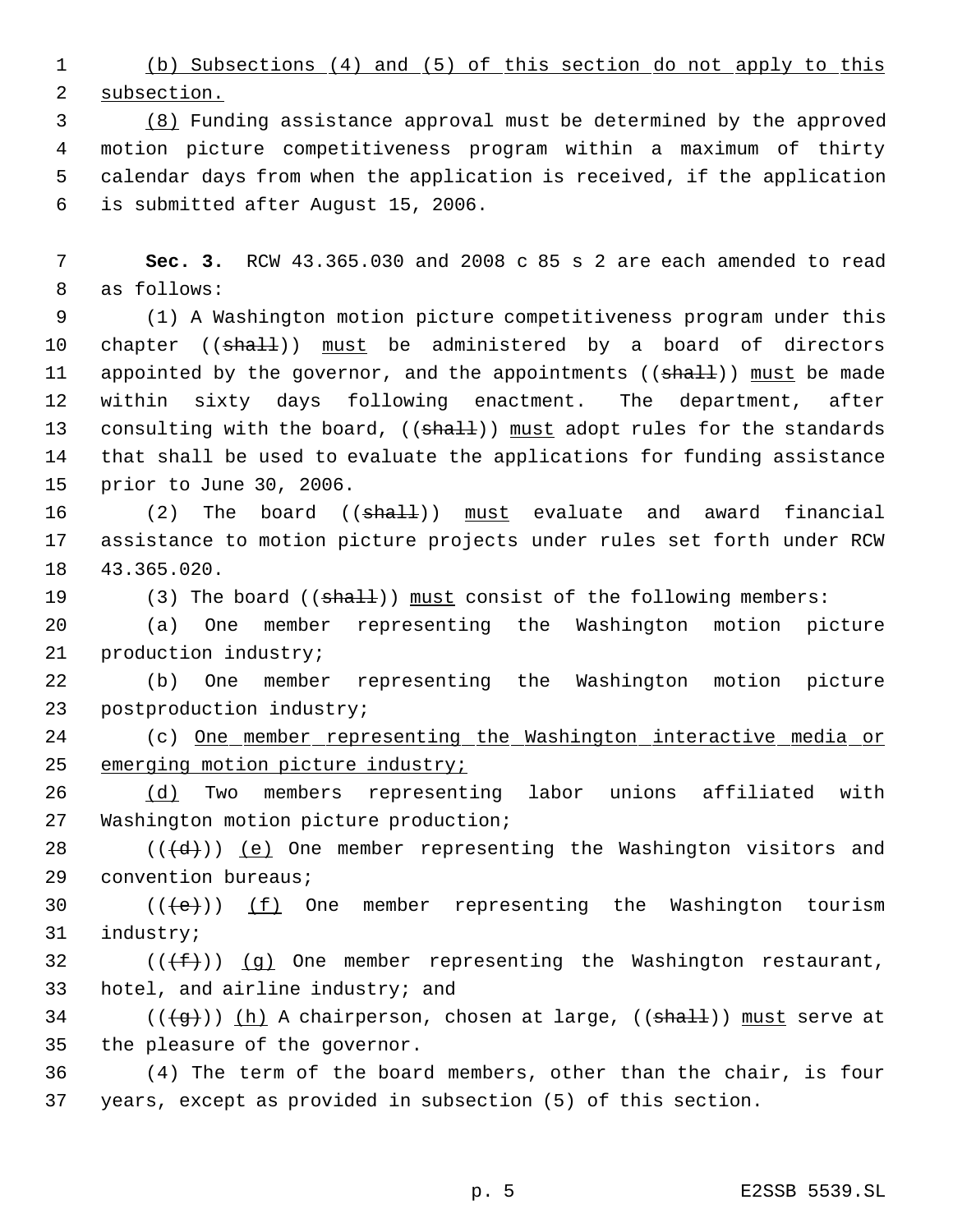1 (5) The governor ((shall)) must appoint board members in 2010 to two-year or four-year staggered terms. Once the initial two-year or 3 four-year terms expire, all subsequent terms ((shall be)) are for four 4 years. The terms of the initial board members ((shall-be)) are as follows:

6 (a) The board positions in subsection  $(3)(b)$ ,  $((\{d\}, \text{and } (\pm)))(e)$ , 7 and (q) of this section, and one position from subsection  $(3)((\{e\})$ 8 (d) of this section ((shall)) must be appointed to two-year terms; and

 (b) The remaining board positions in subsection (3) of this section shall be appointed to four-year terms.

 (6) A board member appointed by the governor may be removed by the governor for cause under RCW 43.06.070 and 43.06.080.

(7) Five members of the board constitute a quorum.

14 (8) The board ((shall)) must elect a treasurer and secretary annually, and other officers as the board members determine necessary, and may adopt bylaws or rules for its own government.

17 (9) The board ((shall)) must make any information available at the request of the department to administer this chapter.

19 (10) Contributions received by a board ((shall)) must be deposited into the account described in RCW 43.365.020(2).

 **Sec. 4.** RCW 82.04.4489 and 2008 c 85 s 3 are each amended to read as follows:

 (1) Subject to the limitations in this section, a credit is allowed against the tax imposed under this chapter for contributions made by a person to a Washington motion picture competitiveness program.

 (2) The person must make the contribution before claiming a credit authorized under this section. Credits earned under this section may be claimed against taxes due for the calendar year in which the contribution is made. The amount of credit claimed for a reporting 30 period ((shall)) may not exceed the tax otherwise due under this chapter for that reporting period. No person may claim more than one million dollars of credit in any calendar year, including credit carried over from a previous calendar year. No refunds may be granted for any unused credits.

 (3) The maximum credit that may be earned for each calendar year under this section for a person is limited to the lesser of one million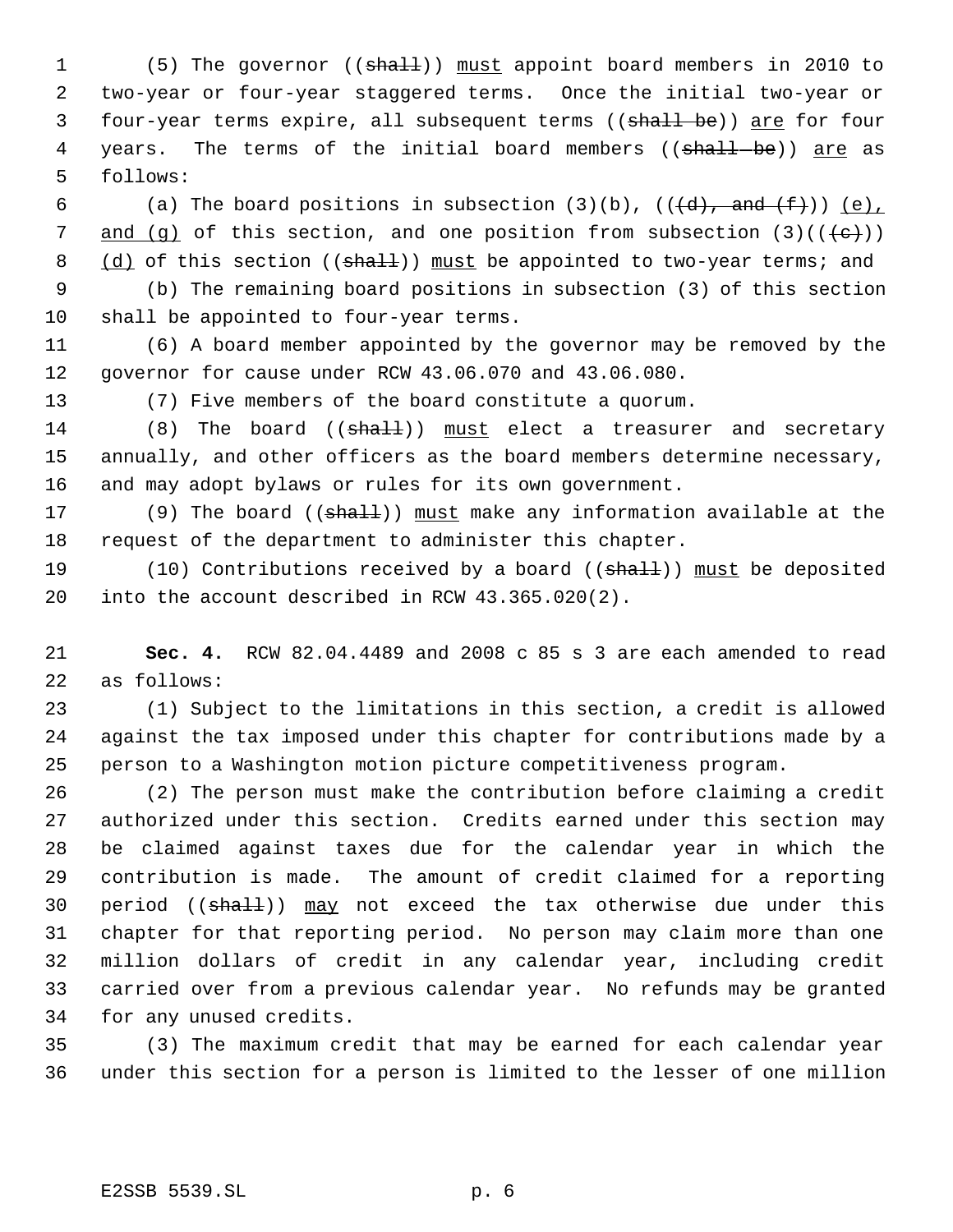dollars or an amount equal to one hundred percent of the contributions made by the person to a program during the calendar year.

 (4) Except as provided under subsection (5) of this section, a tax credit claimed under this section may not be carried over to another year.

 (5) Any amount of tax credit otherwise allowable under this section not claimed by the person in any calendar year may be carried over and claimed against the person's tax liability for the next succeeding calendar year. Any credit remaining unused in the next succeeding calendar year may be carried forward and claimed against the person's tax liability for the second succeeding calendar year; and any credit not used in that second succeeding calendar year may be carried over and claimed against the person's tax liability for the third succeeding calendar year, but may not be carried over for any calendar year thereafter.

 (6) Credits are available on a first in-time basis. The department 17 ((shall)) must disallow any credits, or portion thereof, that would cause the total amount of credits claimed under this section during any calendar year to exceed three million five hundred thousand dollars. 20 If this limitation is reached, the department ((shall)) must notify all Washington motion picture competitiveness programs that the annual 22 statewide limit has been met. In addition, the department  $((\text{shalt}))$  must provide written notice to any person who has claimed tax credits 24 in excess of the ((three -million -five -hundred -thousand -dollar)) 25 limitation in this subsection. The notice  $((shall))$  must indicate the 26 amount of tax due and  $((shall))$  provide that the tax be paid within 27 thirty days from the date of ((such)) the notice. The department 28 ((shall)) may not assess penalties and interest as provided in chapter 82.32 RCW on the amount due in the initial notice if the amount due is paid by the due date specified in the notice, or any extension thereof.

 (7) To claim a credit under this section, a person must electronically file with the department all returns, forms, and any other information required by the department, in an electronic format as provided or approved by the department. Any return, form, or information required to be filed in an electronic format under this section is not filed until received by the department in an electronic format. As used in this subsection, "returns" has the same meaning as "return" in RCW 82.32.050.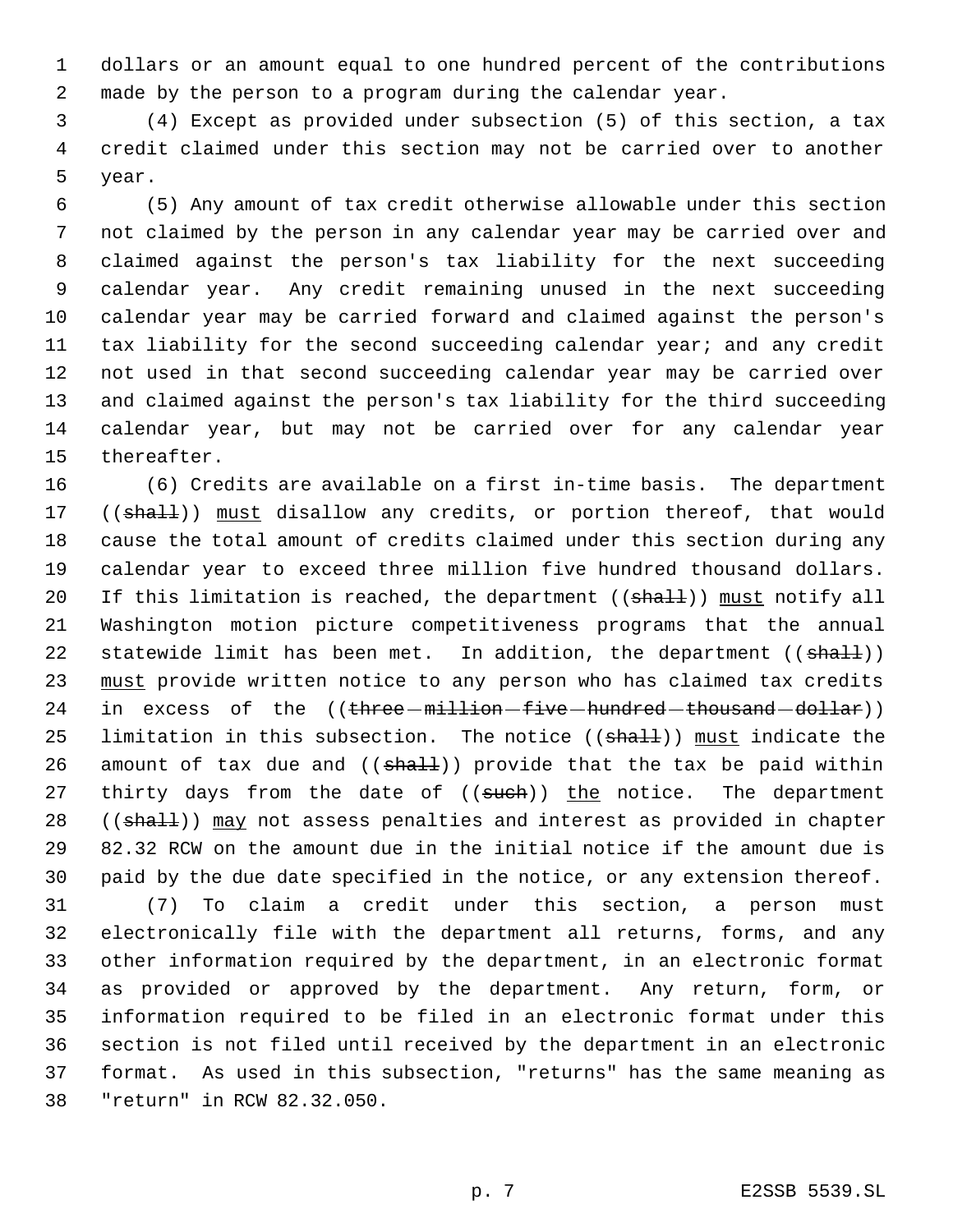(8) No application is necessary for the tax credit. The person must keep records necessary for the department to verify eligibility under this section.

4 (9) A Washington motion picture competitiveness program ((shall)) 5 must provide to the department, upon request, such information needed to verify eligibility for credit under this section, including information regarding contributions received by the program.

8 (10) The department ((shall)) may not allow any credit under this section before July 1, 2006.

 (11) For the purposes of this section, "Washington motion picture competitiveness program" or "program" means an organization established pursuant to chapter 43.365 RCW.

 (12) No credit may be earned for contributions made on or after 14 July 1, ((2011)) 2017.

 **Sec. 5.** RCW 43.365.040 and 2009 c 518 s 14 are each amended to read as follows:

 (1) The legislature finds that accountability and effectiveness are important aspects of setting tax policy. In order to make policy choices regarding the best use of limited state resources the legislature needs information on how incentives are used.

 (2) Each motion picture production receiving funding assistance 22 under RCW 43.365.020 ((shall)) must report information to the department by filing a complete annual survey. The survey is due by March 31st of the year following any calendar year in which funding assistance under RCW 43.365.020 is taken. The department may extend the due date for timely filing of annual surveys under this section if failure to file was the result of circumstances beyond the control of the motion picture production receiving the funding assistance.

29 (3) ((The survey shall -include)) The Washington motion picture competitiveness program established in RCW 43.365.030, in collaboration with the department and the department of revenue, and in consultation with the joint legislative audit and review committee, must develop a survey form and instructions that accompany the survey form by November 1, 2012. The instructions must provide sufficient detail to ensure 35 consistent reporting. The survey must be designed to acquire data to allow the state to better measure the effectiveness of the program and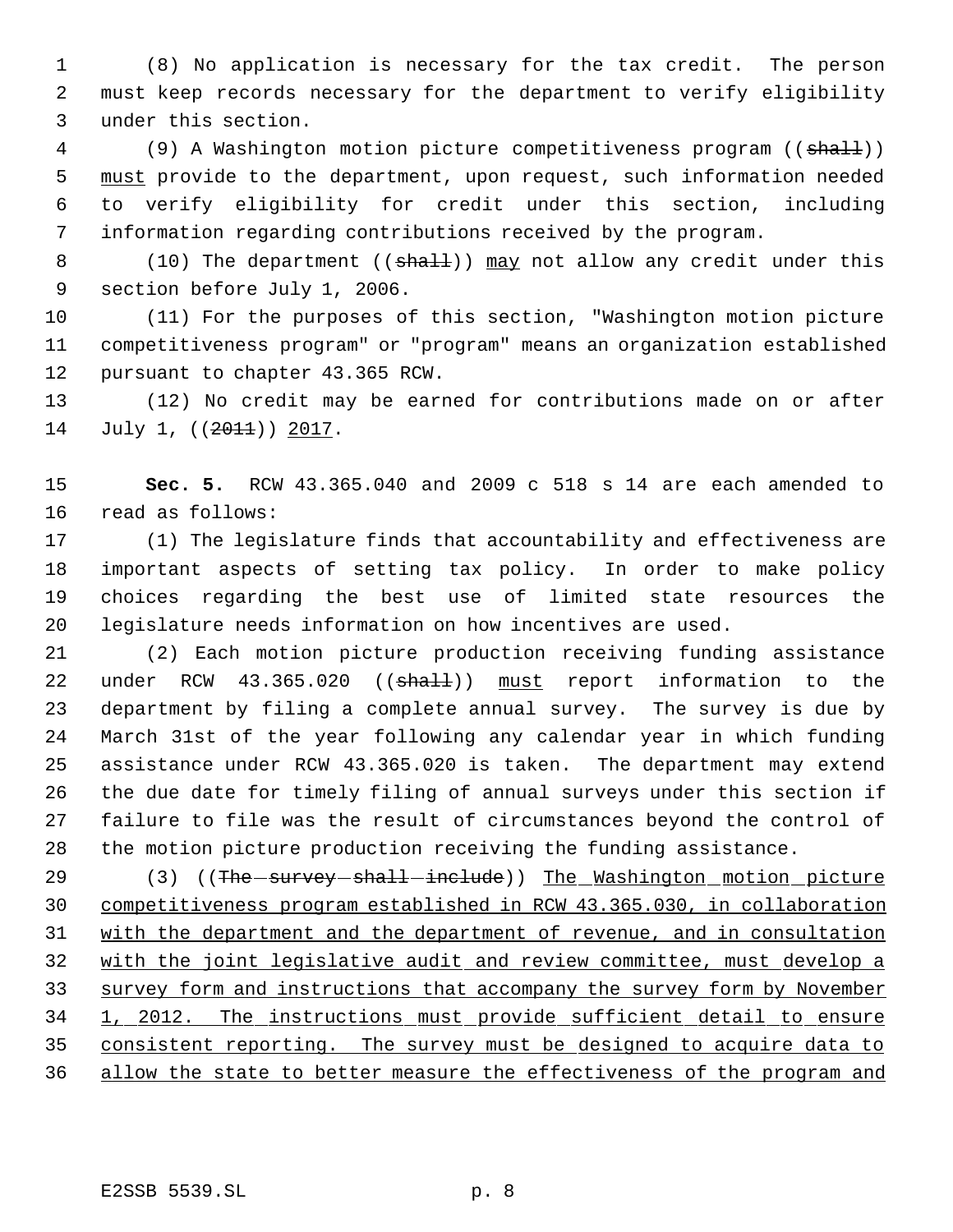1 to provide transparency of the motion picture competitiveness program. 2 The survey must include: 3 (a) The total amount of taxes paid; 4 (b) The amount of taxes paid classified by type, which may include, 5 but is not limited to, sales taxes, use taxes, business and occupation 6 taxes, unemployment insurance taxes, and workers' compensation 7 premiums; 8 (c) The amount of funding assistance received((- The survey shall 9 also include) ) *i* and 10 (d) The following information for employment positions in 11 Washington by the motion picture production receiving funding 12 assistance, including indirect employment by contractors or other 13 affiliates: 14 ( $(\overline{\{a\}})$ ) (i) The number of total employment positions; 15 (((b) Full-time, part-time, and temporary employment positions as 16 a percent of total employment; 17 (c) The number of employment positions according to the following 18 wage bands: Less than thirty thousand dollars; thirty thousand dollars 19 or greater, but less than sixty thousand dollars; and sixty thousand 20 dollars  $-$  or  $-$  greater.  $A -$  wage  $-$  band  $-$  containing  $-$  fewer  $-$  than  $-$  three 21 individuals may be combined with another wage band; and 22 (d)) (ii) The average number of hours worked by employed 23 individuals; 24 (iii) The average base pay of individuals employed by motion 25 picture companies, including contributions to health care benefits and 26 retirement plans; 27 (iv) The number of employment positions that have employer-provided 28 medical, dental, and retirement benefits( $(-$ by each of the wage  $29$  bands)); and 30 (v) The number of employment positions filled by Washington state 31 residents, and residency information for employment positions filled by 32 people from other locations. 33 (4) The department may request additional information necessary to 34 measure the results of the funding assistance program, to be submitted 35 at the same time as the survey. 36 (5) If a person fails to submit an annual survey under subsection 37 (2) of this section by the due date of the report or any extension the 38 department ((shall)) must declare the amount of funding assistance for